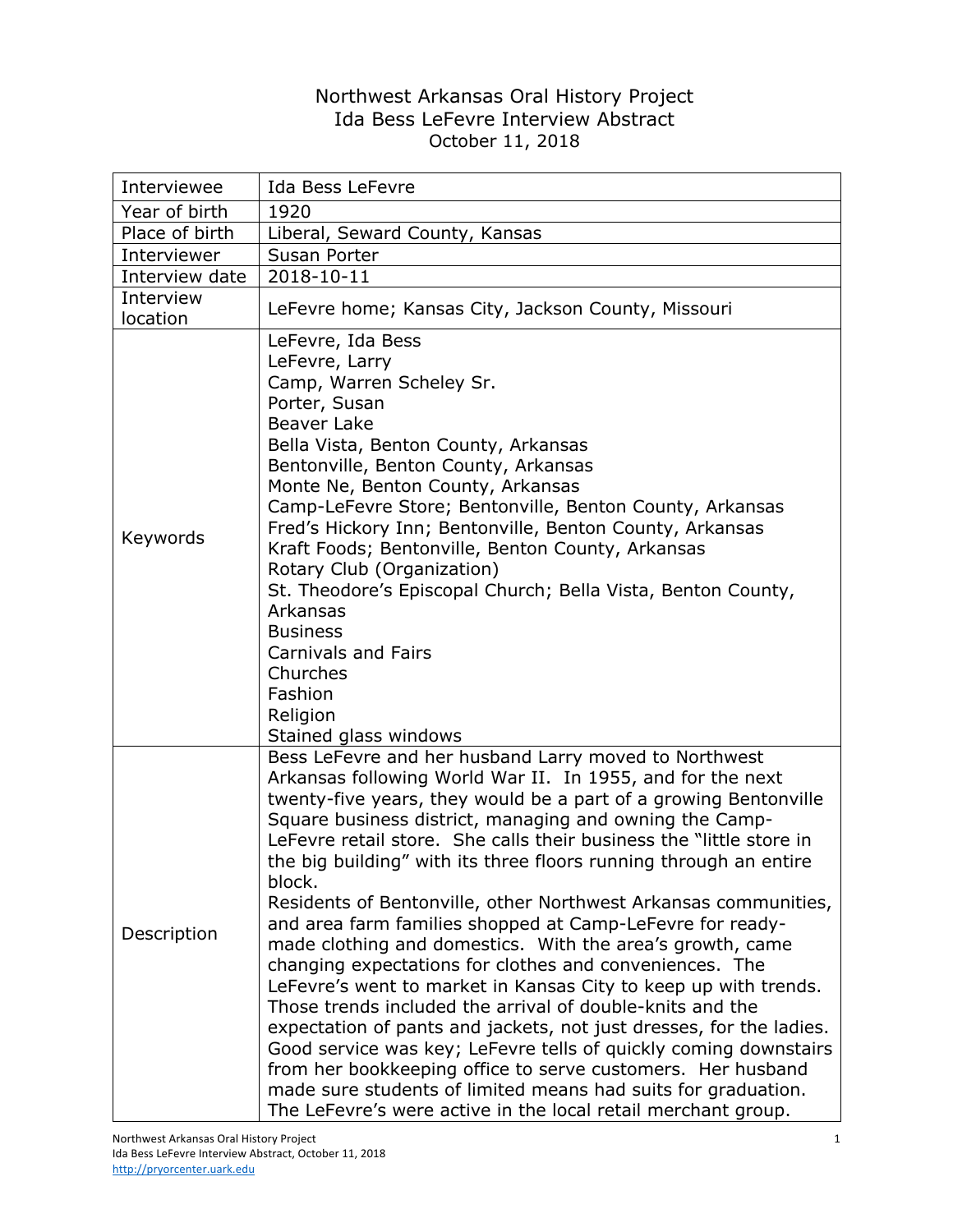|                             | Her stories of the group's activities include pushing the Kraft<br>Company's production of Swiss cheese by adding "Ozark Land is<br>Dairyland" to their advertisements, the turkey race won by an<br>enterprising merchant leading the turkey to the finish line, and                                                                                                                                      |
|-----------------------------|------------------------------------------------------------------------------------------------------------------------------------------------------------------------------------------------------------------------------------------------------------------------------------------------------------------------------------------------------------------------------------------------------------|
|                             | dressing up for Trail Days and the Benton County Fair. LeFevre's<br>husband worked closely with civic groups including the Rotary to                                                                                                                                                                                                                                                                       |
|                             | provide scholarships to deserving students.                                                                                                                                                                                                                                                                                                                                                                |
|                             | The LeFevre's decided to close the store in 1980. They sold<br>everything, including the old safe and the store's mannequins.                                                                                                                                                                                                                                                                              |
|                             | She said she could have sold the paint on the walls if she                                                                                                                                                                                                                                                                                                                                                 |
|                             | wanted.                                                                                                                                                                                                                                                                                                                                                                                                    |
|                             | When not working at the store, LeFevre recalls Sunday drives to<br>Siloam Springs and the area that would become Beaver Lake<br>and lead to the end of Monte Ne.                                                                                                                                                                                                                                           |
|                             | Much of the LeFevre family's entertainments were related to                                                                                                                                                                                                                                                                                                                                                |
|                             | church activities. Active in the Episcopal churches in Springdale<br>and Rogers, the LeFevres joined with a group who decided to<br>form St. Theodore's Episcopal Church in Bella Vista. LeFevre                                                                                                                                                                                                           |
|                             | remembers meeting at Fred's Hickory Inn Restaurant and then a                                                                                                                                                                                                                                                                                                                                              |
|                             | skating rink before building the current (and later expanded)                                                                                                                                                                                                                                                                                                                                              |
|                             | church on Kingsland. She names the six priests from the first<br>(Father Strickland), to Father Gavin who helped design the                                                                                                                                                                                                                                                                                |
|                             | Church's stained-glass windows, to the current rector (Father<br>Lowry, 2018).                                                                                                                                                                                                                                                                                                                             |
|                             | The LeFevre children, a girl and boy, were born in 1950 and<br>1951. Her son, always interested in electricity, built radios in<br>second grade. Today he is an electrical engineer. Her daughter,<br>beginning as a candy striper, works at the KU Medical Center. In<br>2003, husband Larry passed away at age 90 following 55 years<br>of marriage. She is thankful for a wonderful mate, children, and |
|                             | life.<br>Today at age 99 (2018), LeFevre lives in Kansas City. But she is<br>quick to share stories of living in Northwest Arkansas when local                                                                                                                                                                                                                                                             |
|                             | expectations changed as new people moved to the area,                                                                                                                                                                                                                                                                                                                                                      |
|                             | annexations between Bentonville and Fayetteville occurred, Bella                                                                                                                                                                                                                                                                                                                                           |
|                             | Vista grew, Beaver Lake was completed, and modern                                                                                                                                                                                                                                                                                                                                                          |
|                             | conveniences arrived. And she shares each with a sense of                                                                                                                                                                                                                                                                                                                                                  |
|                             | humor that shoppers at Camp-LeFevre and worshipers at St.<br>Theodore's remember when the name Bess LeFevre is                                                                                                                                                                                                                                                                                             |
|                             | mentioned.                                                                                                                                                                                                                                                                                                                                                                                                 |
| Duration                    | 53 minutes                                                                                                                                                                                                                                                                                                                                                                                                 |
| <b>Audio File</b><br>Format | MP3                                                                                                                                                                                                                                                                                                                                                                                                        |
| Images                      | Yes                                                                                                                                                                                                                                                                                                                                                                                                        |
| Producer                    | Northwest Arkansas Oral History Project                                                                                                                                                                                                                                                                                                                                                                    |
| Copyright                   | Pryor Center for Arkansas Oral and Visual History, University of<br>Arkansas                                                                                                                                                                                                                                                                                                                               |
| <b>Website URL</b>          | http://pryorcenter.uark.edu                                                                                                                                                                                                                                                                                                                                                                                |
| Questions or                | https://nwaoralhistory.org                                                                                                                                                                                                                                                                                                                                                                                 |